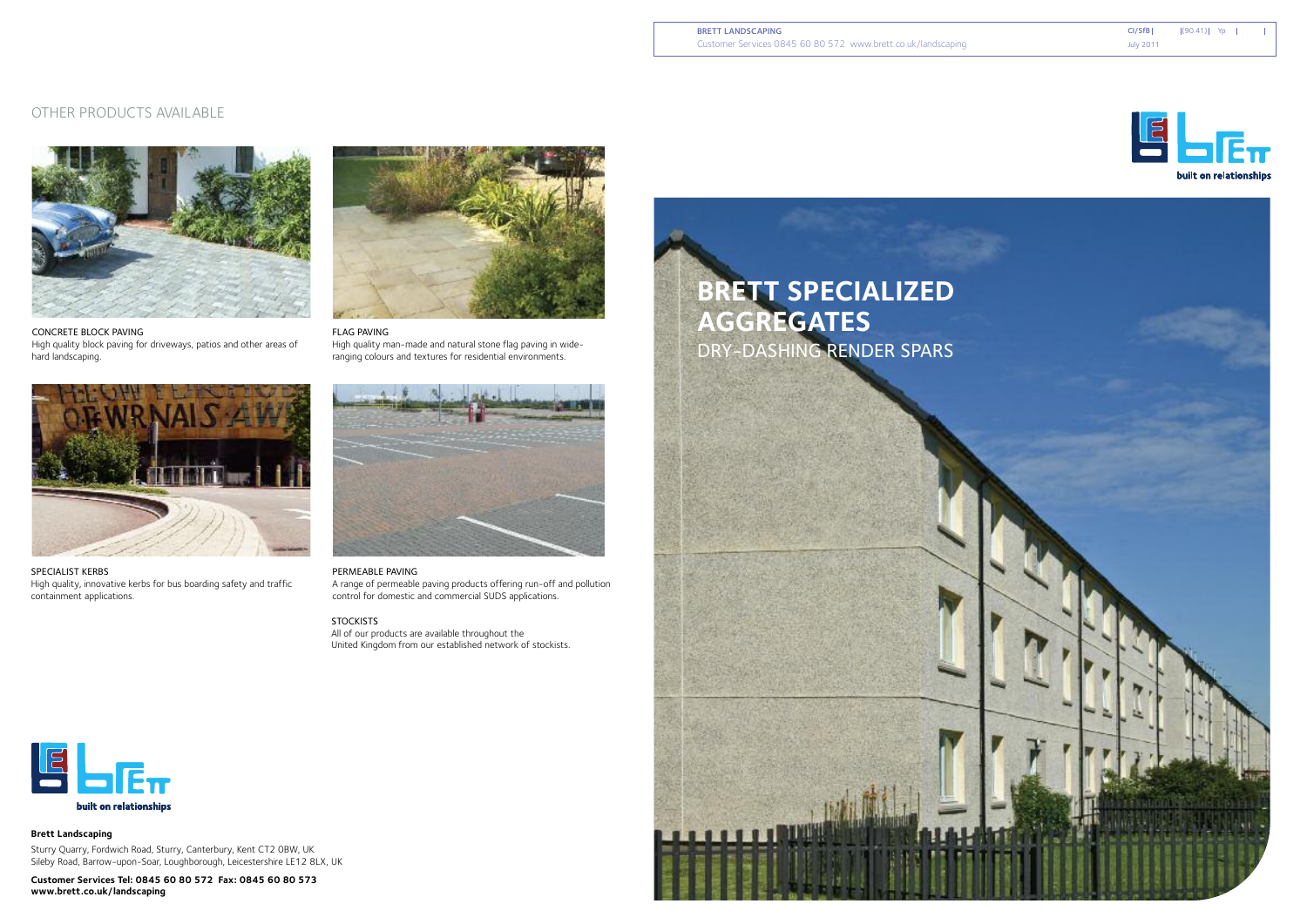

# **ABOUT BRETT SPECIALIZED AGGREGATES**

HIGH PERFORMANCE PRODUCTS FOR DRY-DASHING RENDER SPARS, DECORATIVE LANDSCAPING AGGREGATES AND DRIED AGGREGATES FOR SYSTEM APPLICATIONS

> All Brett products are complemented by an advanced package of technical and customer support services to ensure the best results, every time. We have the experience, knowledge and resources to meet all your needs efficiently and professionally.

#### CUSTOMER SERVICES

Our technical sales team will be pleased to visit you to discuss the solutions offered by Brett and give examples of the many projects that we have suppied. Blended aggregates other than those listed are available. Many of the products shown are available throughout the UK via an established nationwide network of stockists. Call to find your local stockist.

#### SPECIFICATION AND DESIGN

We offer an expert sourcing and matching service for bespoke aggregate blends. Our technical team can advise you on the best type of aggregates to use and help you calculate quantities needed for your specific project.

### SAMPLES

We provide a fast sample delivery allowing you to examine our products first-hand before ordering.

The product images featured in this brochure are only as accurate as current photographic and printing processes will allow, and whilst we make every effort to ensure accuracy, it is best to see the actual product for both colour and texture.

Because the materials are naturally occurring, many products feature colour variation, particularly from batch to batch, so we would always advise you request an appropriate sample on which to base your decision.

#### ON-SITE SUPPORT

Technical support is available at every stage of your project including on-site advice on application of our products.

### QUOTATIONS, ORDERING AND DELIVERY

- •Quotations on application from Customer Services, please enquire.
- •To enquire about any of the products listed, call Customer Services.
- •Deliveries of Brett Specialized Aggregates may be available with other products including our extensive concrete block and flag paving ranges - see www.brett.co.uk/landscaping for details of the ranges.
- •Delivery times will depend on quantities ordered, types of product and delivery location.
- •A 'call and collect' products service is available.

Brett is an associate member of INCA, the Insulated Render & Cladding Association, representing system designers, specialist installers and key component suppliers to the external wall insulation industry.

- **3** DRY-DASHING RENDER SPARS (PAGES 4-7)<br>
New build or refurbishment external wall coverings
	- •Consistent coverage, excellent adhesion and protection
	- •Long-lasting, maintenance-free finish
	- •An attractive and wide choice of colours for every requirement
	- •70 years' proven performance of Durite Canterbury Spar<sup>®</sup>
	- •A flexible application allows use with traditional two-coat renders or pre-blended systems for easy application
	- •Improved thermal efficiency of your building through solar reflectivity
	- •Textured surface that discourages graffiti



Brett offers a comprehensive range of specialised aggregates used for dry-dashing, decorative landscaping and as purpose-designed components in a variety of manufacturing industries tailored to project requirements. Brett provides specifiers, developers, landscape architects and manufacturers with a choice of outstanding finishes and products for a wide variety of applications.

We set the benchmark for quality, performance and versatility. Products are backed by nationwide support services with fast delivery and expert technical advice. Brett can manufacture, source and mix aggregates to match your specific requirements.

Whatever your project or application, our complete and proven package will ensure you gain the most impressive and professional results, every time.

Brett is a privately owned and independent business that recognises the importance of talking to, listening to and advising designers, contractors and end users in both the public and private sectors. For the past 100 years we have focused on adding value to our products through expert design, high quality manufacturing and on-time, in-full delivery to ensure that our solutions satisfy the requirements of all parties involved in the specification process.



**1**

**2**







### DRIED AGGREGATES

- •A vast range of applications including anti-slip floor finishes, cladding, anti-graffiti coatings and as a materials component in a variety of manufacturing industries
- •A complete choice of product grades, compressive strengths and abrasive values
- •Consistent quality and grade

#### DECORATIVE LANDSCAPING AGGREGATES •Strong aesthetics to create visual impact

- •An extensive range of colours, textures and styles including cobblestones, granite, slate, gravel, pebbles and marble
- •Flexibility and easy installation
- •Long-lasting and low maintenance landscaping schemes

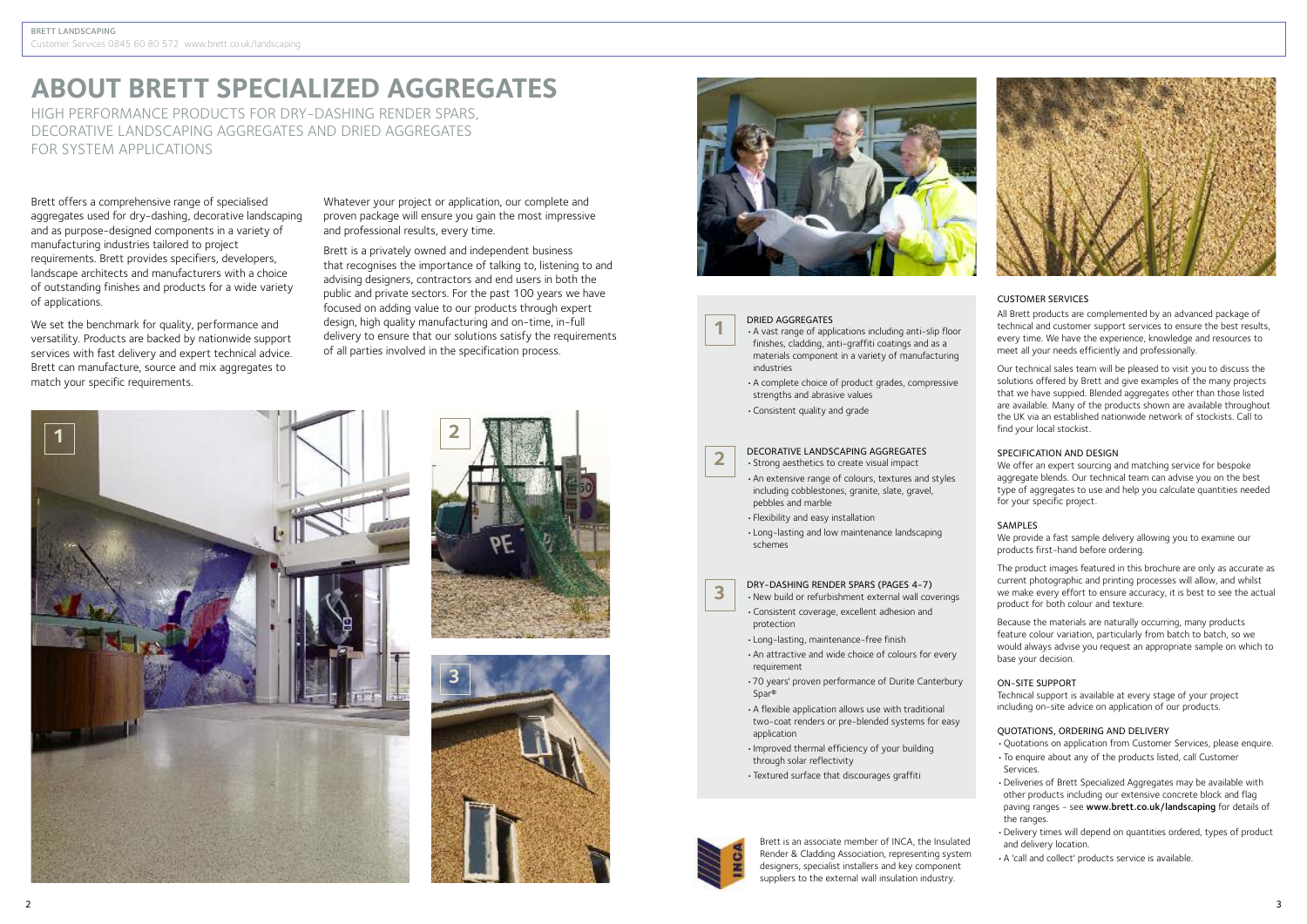# **DRY-DASHING RENDER SPARS**

DURABLE, ATTRACTIVE TEXTURED FINISHES TO ENHANCE AND PROTECT BUILDINGS

### ATTRACTIVE AND FLEXIBLE

Dry-dashing render spars continue to be a popular decorative finish, specified for appearance as well as offering great performance and value for money. Whether for new build or refurbishment, dry dashing spars are easy and efficient to apply, ideal for use with either traditional two-coat renders or modern pre-blended systems to provide maintenance-free protection and consistent coverage. Our render spars contribute good thermal insulation properties when used in conjunction with insulating render systems.

### PROVEN DURABILITY

The Brett dry-dashing render spars range includes some of nature's hardest stones which are exceptionally wear-resistant whilst looking i beautiful for many years. Brett's long history of developing and i l supplying dry-dashing products assures the specifier that our range l i offers proven qualities and aesthetics on every project.

### WEATHER RESISTANCE

Brett flints are fired at very high temperatures to turn them into l i smaller, hard-wearing materials. When applied to buildings, the l l l ow absorption rate of the render spars minimises discolouration from atmospheric pollution, removing the need for high levels of maintenance experienced with other types of render coating. i

### GRAFFITI RESISTANCE

The highly textured nature of dry dashed render spars gives the i l surface intrinsic resistance to sprayed paint which cannot settle and i l adhere to facets angled away from the direction of the spray.

### MORE CHOICE - NEW COLOURS

The new, wider choice of natural colours, including lighter shades, offers the opportunity to create traditional or more contemporary styles in many different applications. The other dry-dashing renders l i offered by Brett give a complete range of colours and styles to meet your every need. The natural appearance of the render spars can be accentuated by using pigmented cementitious renders.

### OFF SITE MANUFACTURE

Brett dry-dashing render spars are ideal materials for off-site manufacture and can be applied to panellised wall units prior to installation on site in line with Modern Methods of i l l Construction (MMC). This kind of off site manufacture in a controlled environment can enable faster, safer on-site construction l l i resulting in lower build costs and more rapid project completion.







### EASE OF APPLICATION

Simply and quickly applied to traditional two-coat renders or applied i l i l l i to render carriers for external wall insulation systems (off or on i l site), the spars' excellent coverage rate and firm adhesion will i l l provide a regular and professional finish every time. i l i

### FLEXIBILITY IN APPLICATION

### EXTERIOR WALLS

Used for over 70 years as practical, hard-wearing and refreshingly attractive wall coverings, dry-dashing renders continue to be i l l i specified on new build projects throughout the UK. New colour i i i l blends offer increased design scope for use on contemporary l i i properties including timber framed and other pre-fabricated building i i l i i systems as well as complementing the more traditional brick built l l l properties. i

#### CONCRETE PANELS

Our renders are suitable for 'dashing' into precast concrete panels to i l construct industrial and commercial buildings and garages. i i l

### BETTER COVERAGE WITH BRETT CALCINED FLINTS



Durite Canterbury Spar® is the marketleading brand in dry-dashing and has been recommended by specifiers for over 70 years.

The low density of Durite Canterbury and Westbere Spar calcined l i i flints enables up to 30% better coverage than other spars. l i l

Brett's Calcined Flints Range also includes Permwhite Calcined l i l i l Flint®, Permgold Spar® and Westbere Spar® (see page 7 for l i l colour details). l i l

Client Flintshire County l i i Counc i l

Project Ongoing maintenance i i of high quality homes across i l i North Wales. l

Challenge To refurbish house i exteriors with an improved, i i i waterproof covering that i blends with the style of the l i l surrounding residential area. i i i l Solution Durite Canterbury i Spar<sup>®</sup> was chosen for:

• Durability i l i

- Weathered, attractive i appearance
- Matches vernacular styles l l